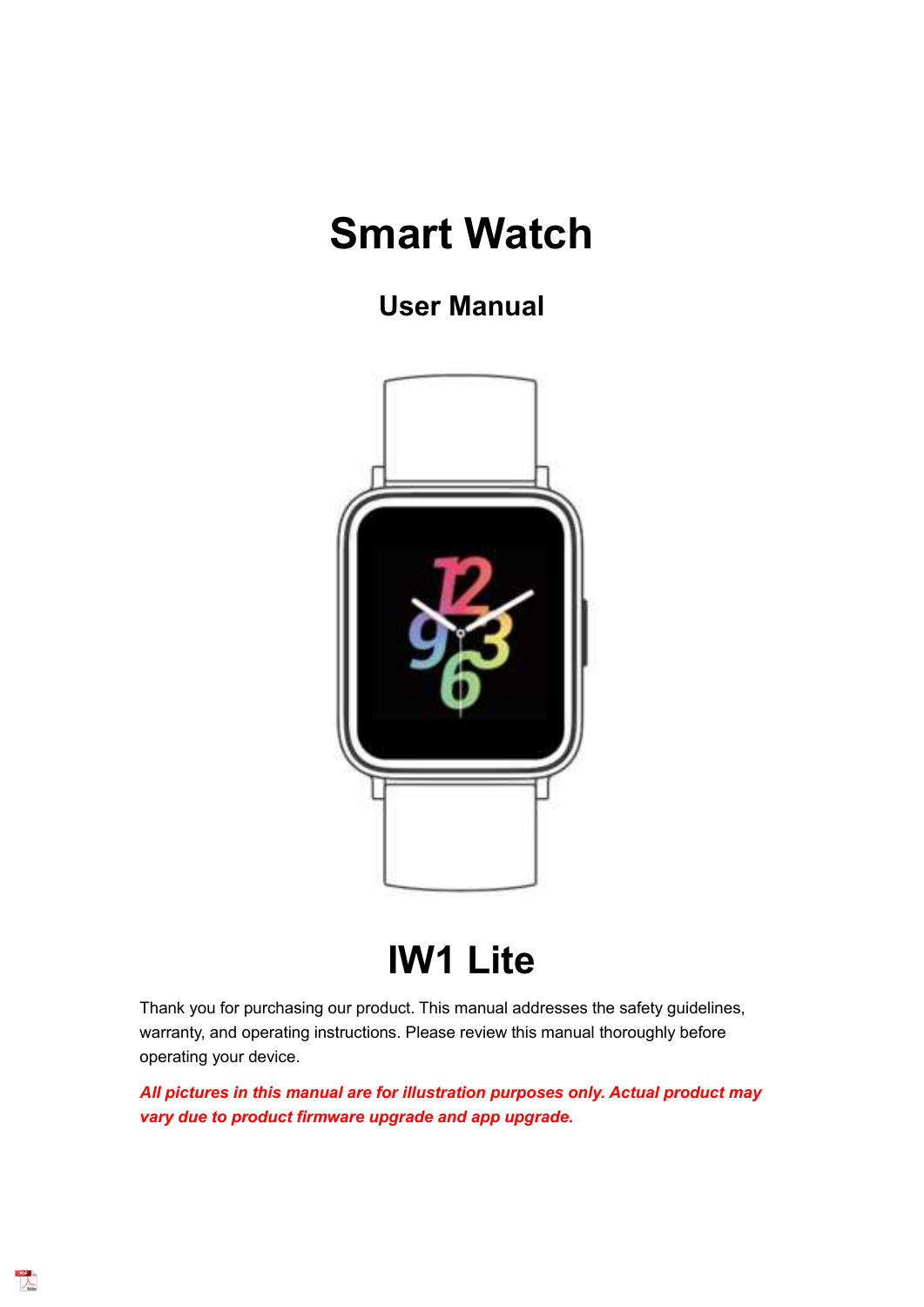# **CONTENTS**

|  | $\mathbf{1}$ . |  |
|--|----------------|--|
|  | 2.             |  |
|  | 3.             |  |
|  | 4.             |  |
|  | 5.             |  |
|  | 6.             |  |
|  | 7 <sub>1</sub> |  |
|  |                |  |
|  |                |  |
|  |                |  |
|  |                |  |
|  |                |  |
|  |                |  |
|  |                |  |
|  |                |  |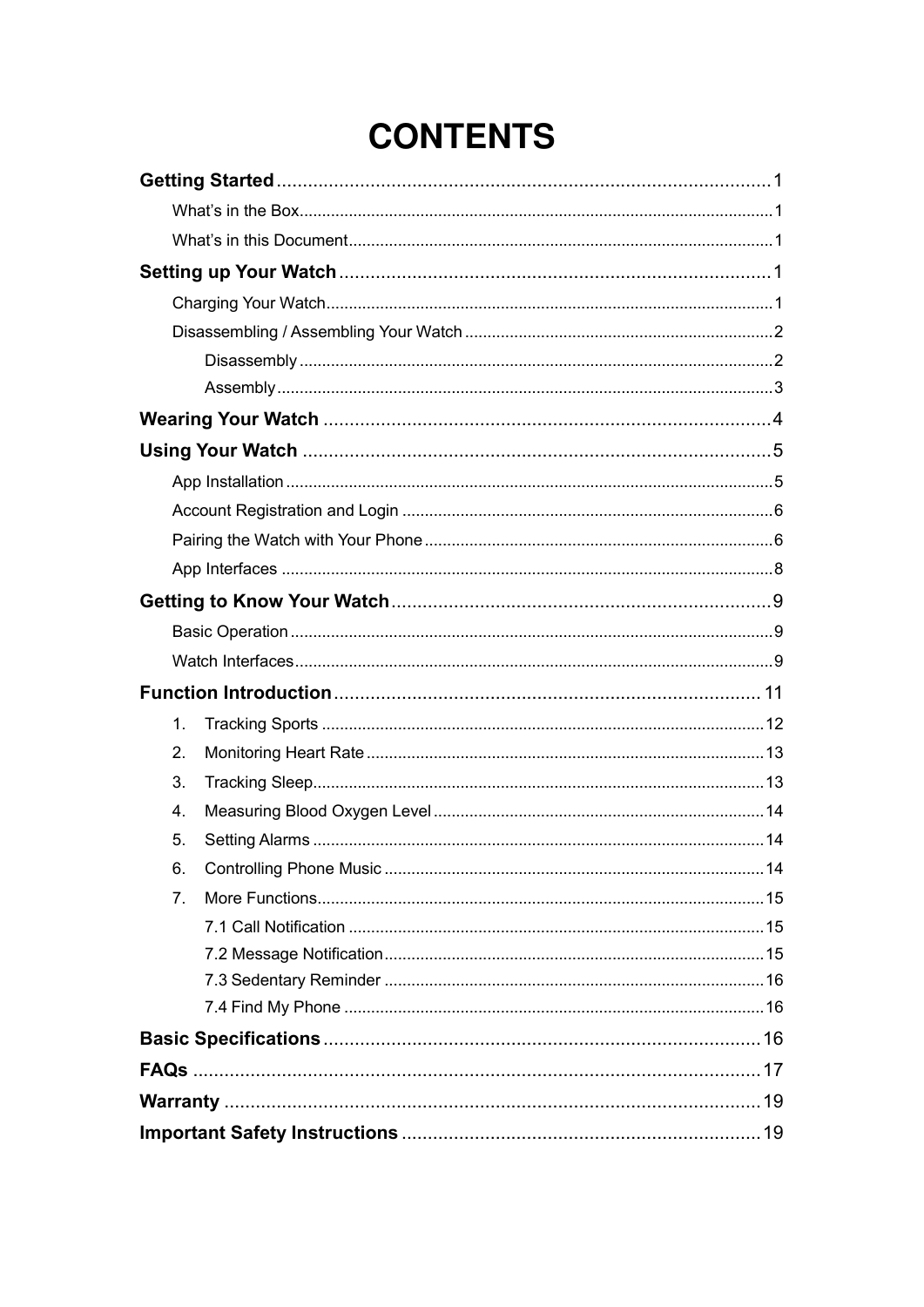# <span id="page-2-0"></span>**Getting Started**

## <span id="page-2-1"></span>**What's in the Box**



## <span id="page-2-2"></span>**What's in this Document**

This manual gets you started quickly with setting up your watch. Setup ensures that your watch can synchronize its data with the Fitdock app, where you can get detailed information on your stats, view historical trends, log sleep, and more. As soon as setup is complete, you're ready to start moving. The remainder of the manual walks you through every function on your IW1 Lite.

## <span id="page-2-3"></span>**Setting up Your Watch**

## <span id="page-2-4"></span>**Charging Your Watch**

Please fully charge your watch before initial use.

- 1. Insert the USB plug of the charging cable into the USB port on your computer or a UL-certified USB wall charger.
- 2. Hold the other end of the charging cable near the port on the back of the watch until it attaches magnetically.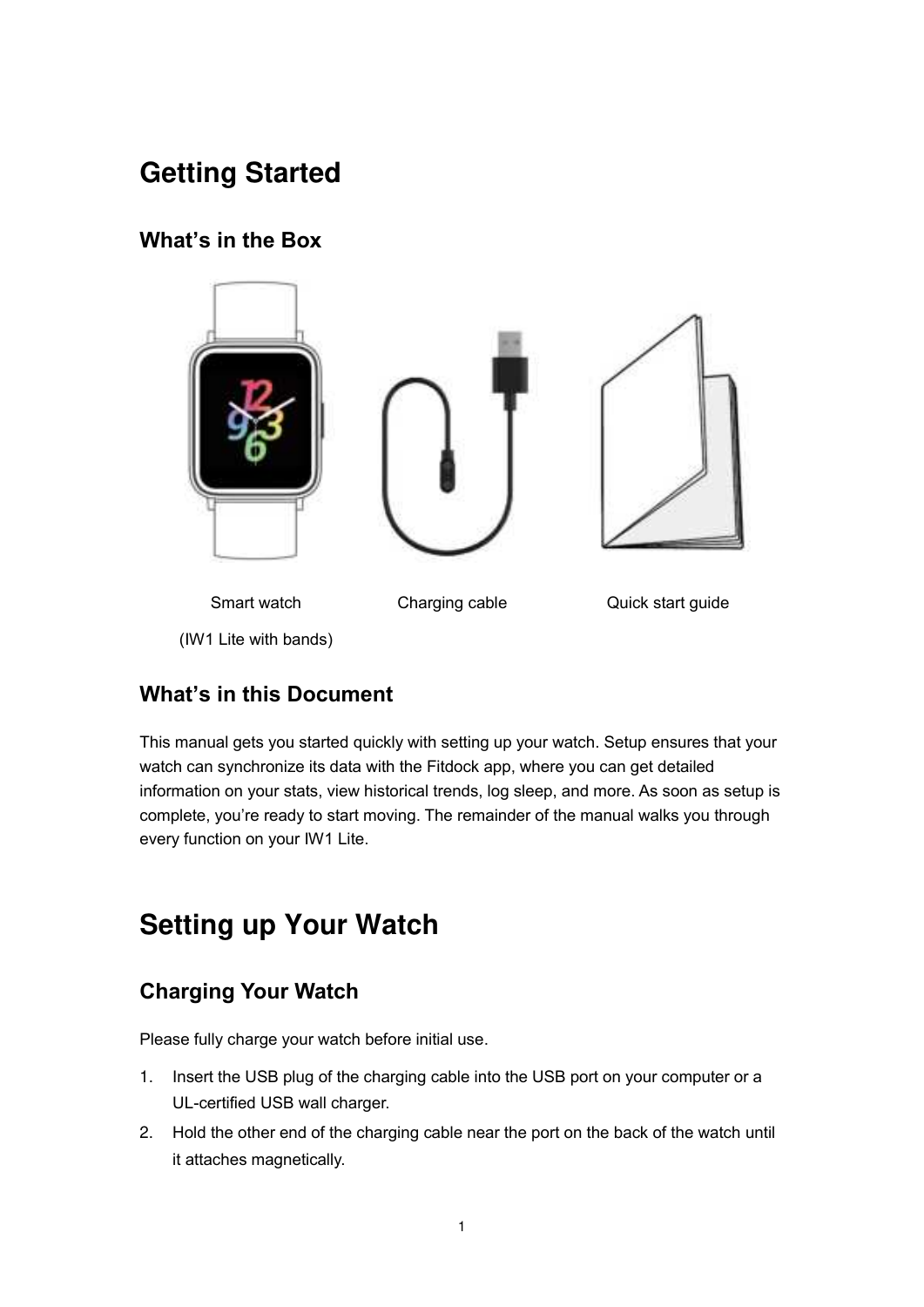3. Make sure the pins on the charging cable lock securely with the port. The connection is secure when the watch vibrates and the battery icon with percent charged appears on the screen.





When the watch shows that the battery is low, connect the watch to a USB port with 5V-500mA.

While the watch charges, there is a battery progress circle on the screen and you can check the battery level at any time.



- 4. Remove the watch from the power supply once fully charged.
- USB charger requirement: DC USB port (5V-500mA)
- Charging time: Approximately 2 hours

## <span id="page-3-0"></span>**Disassembling / Assembling Your Watch**

## <span id="page-3-1"></span>*Disassembly*

- 1. To remove the wristbands, turn over the watch and find the quick-release lever.
- 2. While pressing the quick-release lever inward, gently pull the wristband away from the watch to release it.

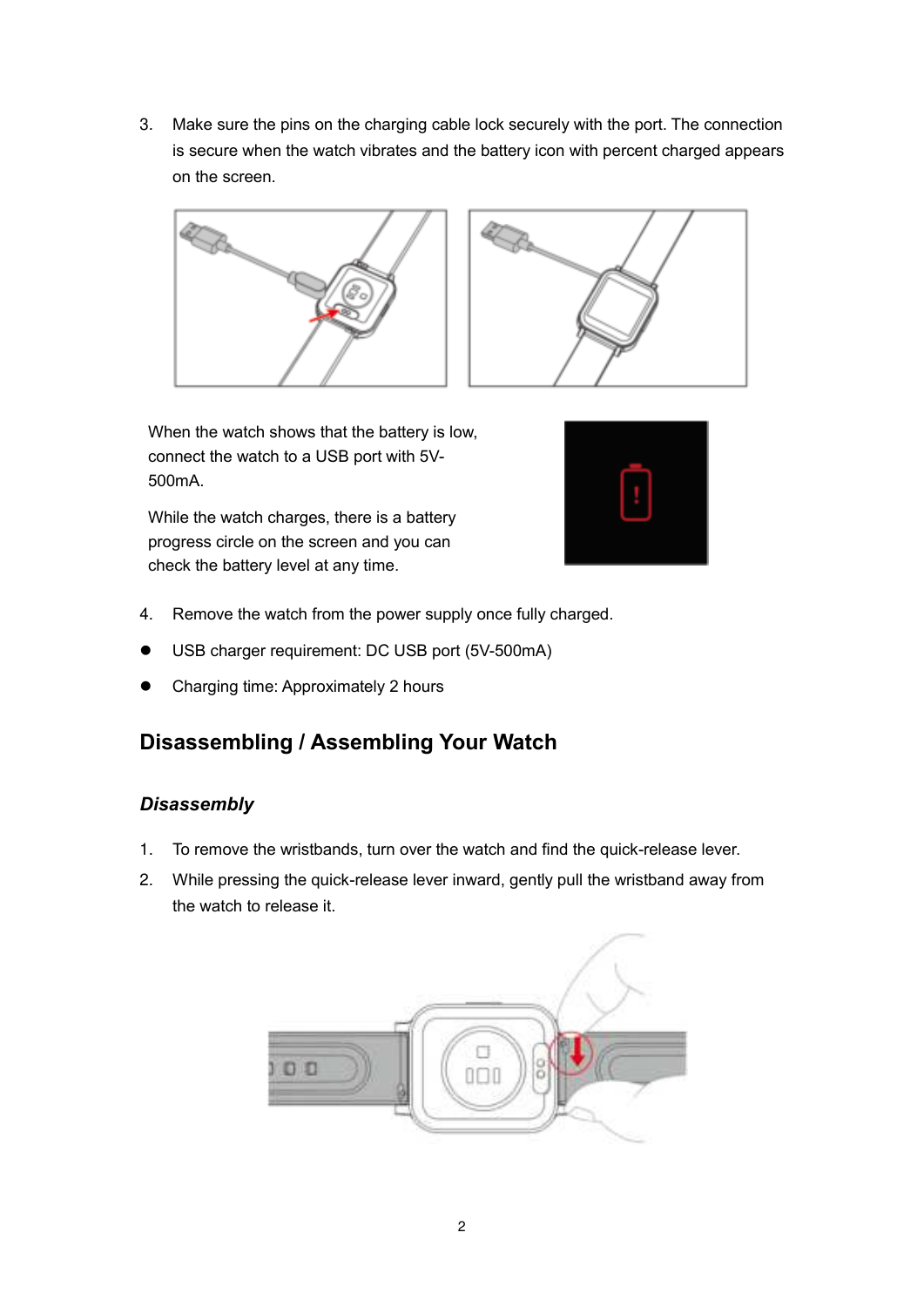

3. Repeat on the other side.

## <span id="page-4-0"></span>*Assembly*

1. To reattach the wristbands, slide the pin (the side opposite the quick-release lever) into the notch on the watch. Attach the wristband with the clasp to the top of the watch.



2. While pressing the quick-release lever inward, slide the other end of the wristband into place.



3. When both ends of the pin are inserted, release the quick-release lever.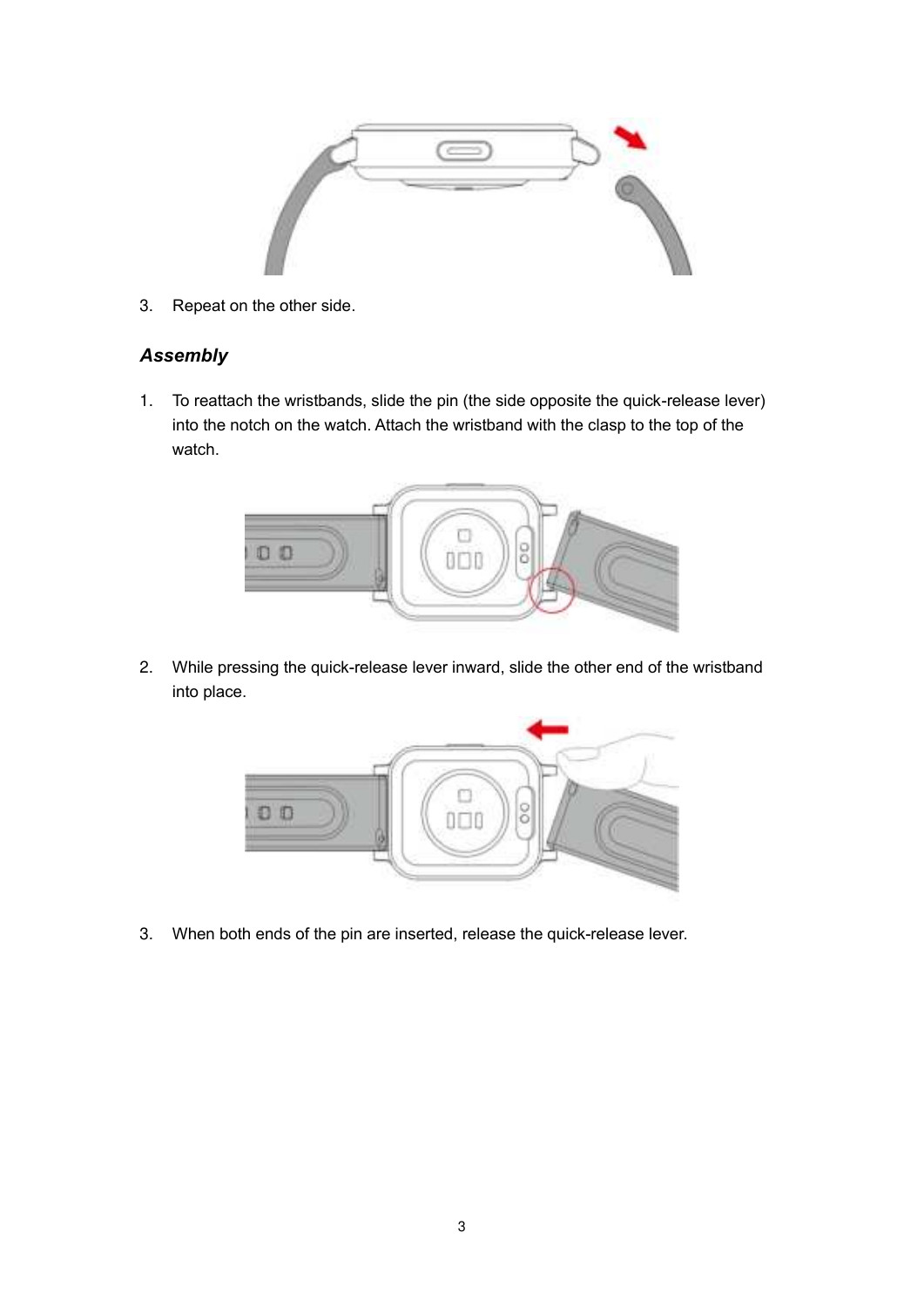# <span id="page-5-0"></span>**Wearing Your Watch**

#### **All-day Wear and Exercise**

For all-day wear when you're not exercising, wear the device on your wrist horizontally, a finger's width below your wrist bone and lying flat, the same way you would put on a watch.



For optimized heart rate tracking, keep these tips in mind:

1. Experiment with wearing the watch higher on your wrist during exercise. Because the blood flow in your arm increases the farther up you go, moving the watch up a couple of inches can improve the heart rate signal. Also, many exercises such as bike riding or weight lifting require you to bend your wrist frequently, which is more likely to interfere with the heart rate signal if the watch is lower on your wrist.

<span id="page-5-1"></span>

2. Do not wear your watch too tight. A tight band restricts blood flow, potentially affecting the heart rate signal. This being said, the watch should also be slightly tighter (snug but not constricting) during exercise than during all-day wear.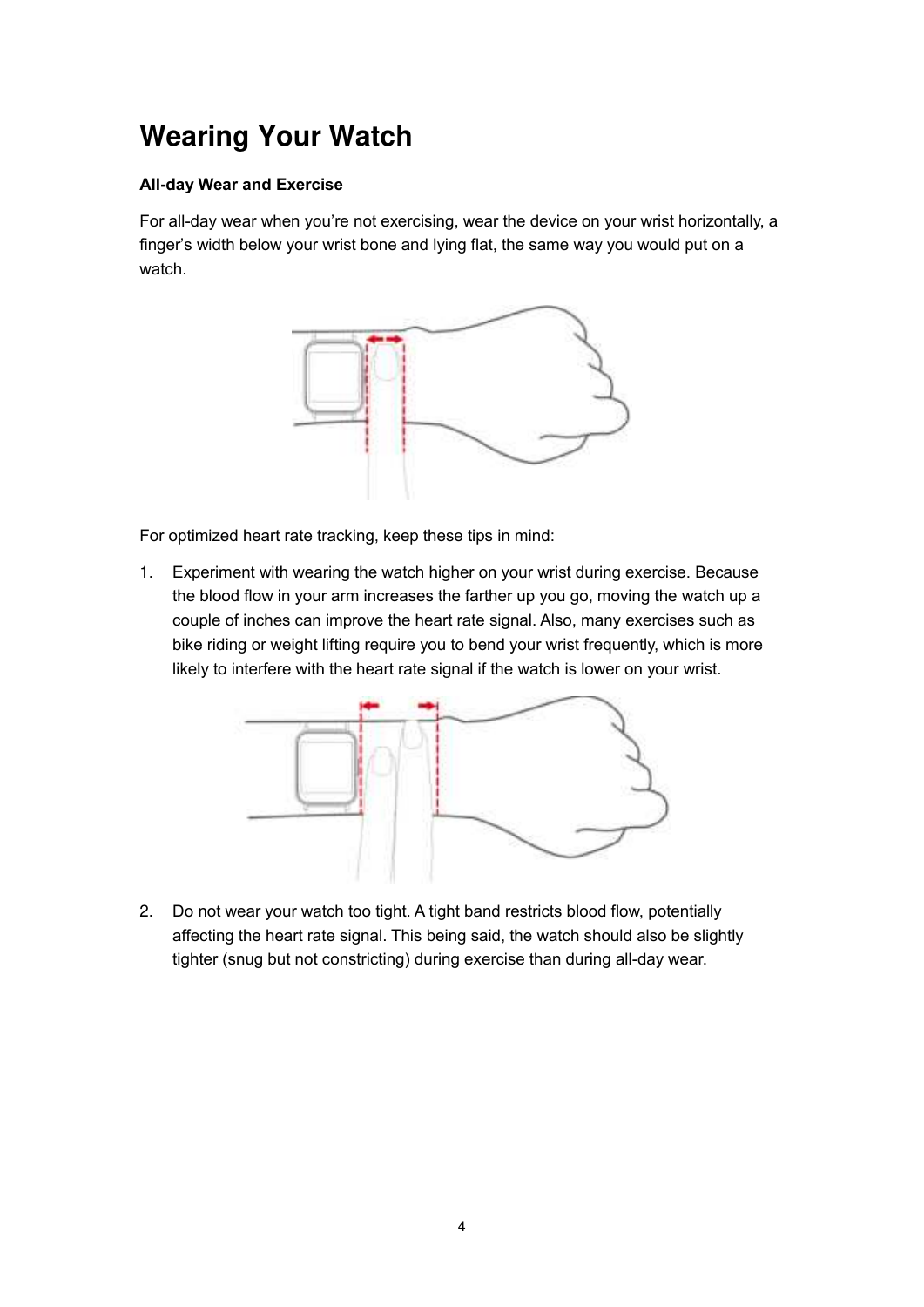# **Using Your Watch**

## <span id="page-6-0"></span>**App Installation**

Use the watch with our customized **Fitdock app**. You can download **Fitdock** from Apple Store / Google Play or scan the QR codes below to download.



iOS 11.0 & above

Android 6.0 & above

#### **Note:**

The Fitdock app is only compatible with smartphones, not tablets or PCs.

#### *Smart Phone System Requirements*

- iOS 11.0 & higher
- Android 6.0 & higher
- <span id="page-6-1"></span>● Bluetooth 4.0 & higher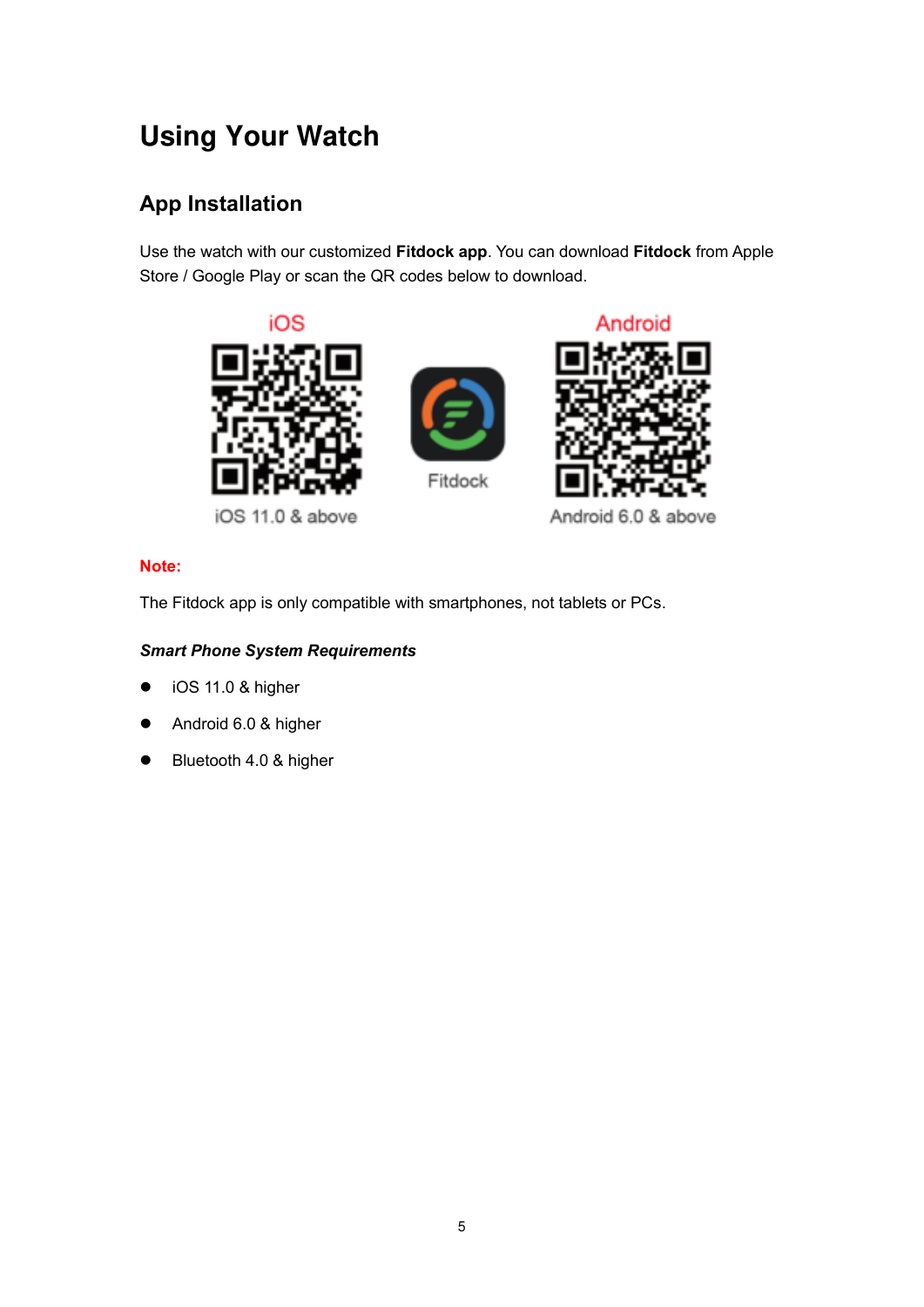## **Account Registration and Login**

Please register an account with a valid email address. After registration, check your email box to complete email verification, and then tap "Verified" to log in.



## <span id="page-7-0"></span>**Pairing the Watch with Your Phone**



*Please pair the watch with your phone in the Fitdock app, NOT in the Bluetooth settings of your phone.*

- 1. Enable the Bluetooth of your smartphone.
- 2. Open the Fitdock app on your smartphone and go to the "Device" page, tap "Pair device".
- 3. Tap  $\mathbb{T}$  , and your smartphone starts scanning.
- 4. Use the Fitdock app to scan the QR code displayed on your watch to connect the watch to your smartphone.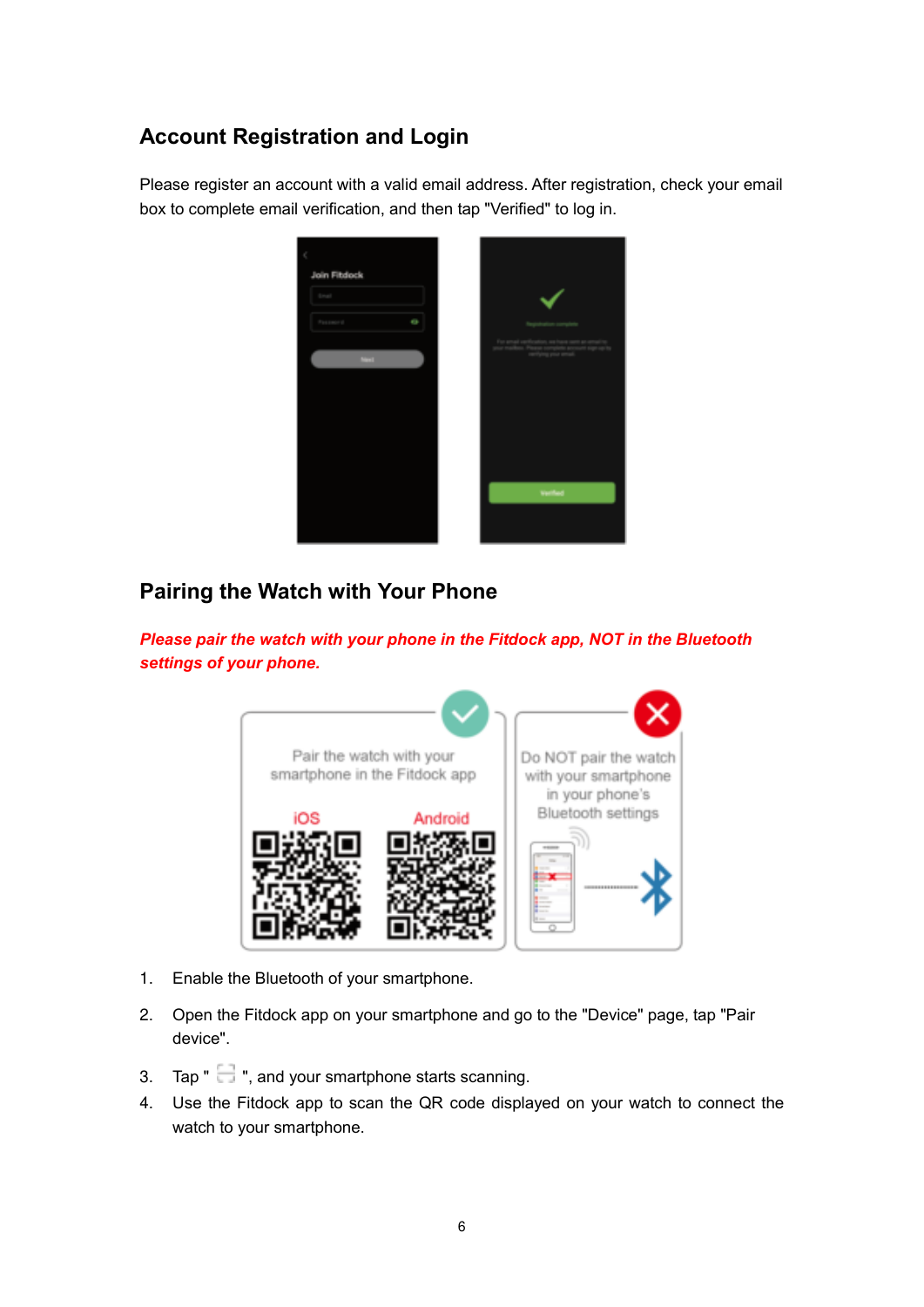

#### **Notes:**

- $\bullet$  You can also search this device in the app to pair (Go to the "Device" page  $\rightarrow$  "Pair device"  $\rightarrow$  "IW1 Lite").
- Once the watch is connected to your app, the watch will automatically search and reconnect itself if the connection is lost or when Bluetooth is restarted after manual disconnection.
- If the watch is unbound from the app, the information on the watch will be reset and the watch will be restarted. Please do not unbind the connection unless there is an issue that will require a reset.
- <span id="page-8-0"></span> The watch can only pair with one smartphone at a time. When pairing, please ensure the watch and your smartphone is within 0.5 meters distance.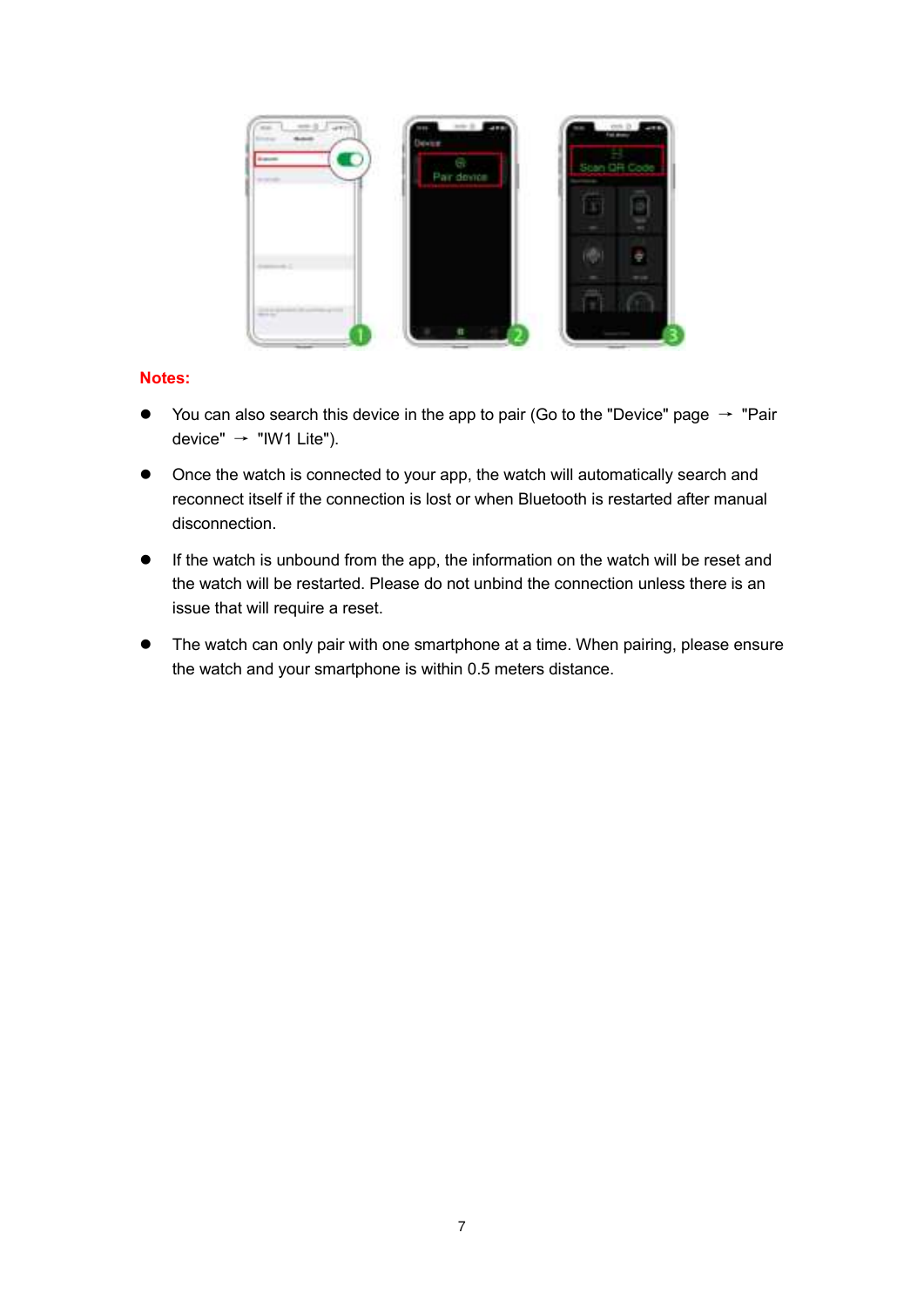## **App Interfaces**



**Today's data Device**

After the watch is connected to your phone, you can customize watch face / call / message / sleep alarm / sedentary alert / heart rate notifications, etc.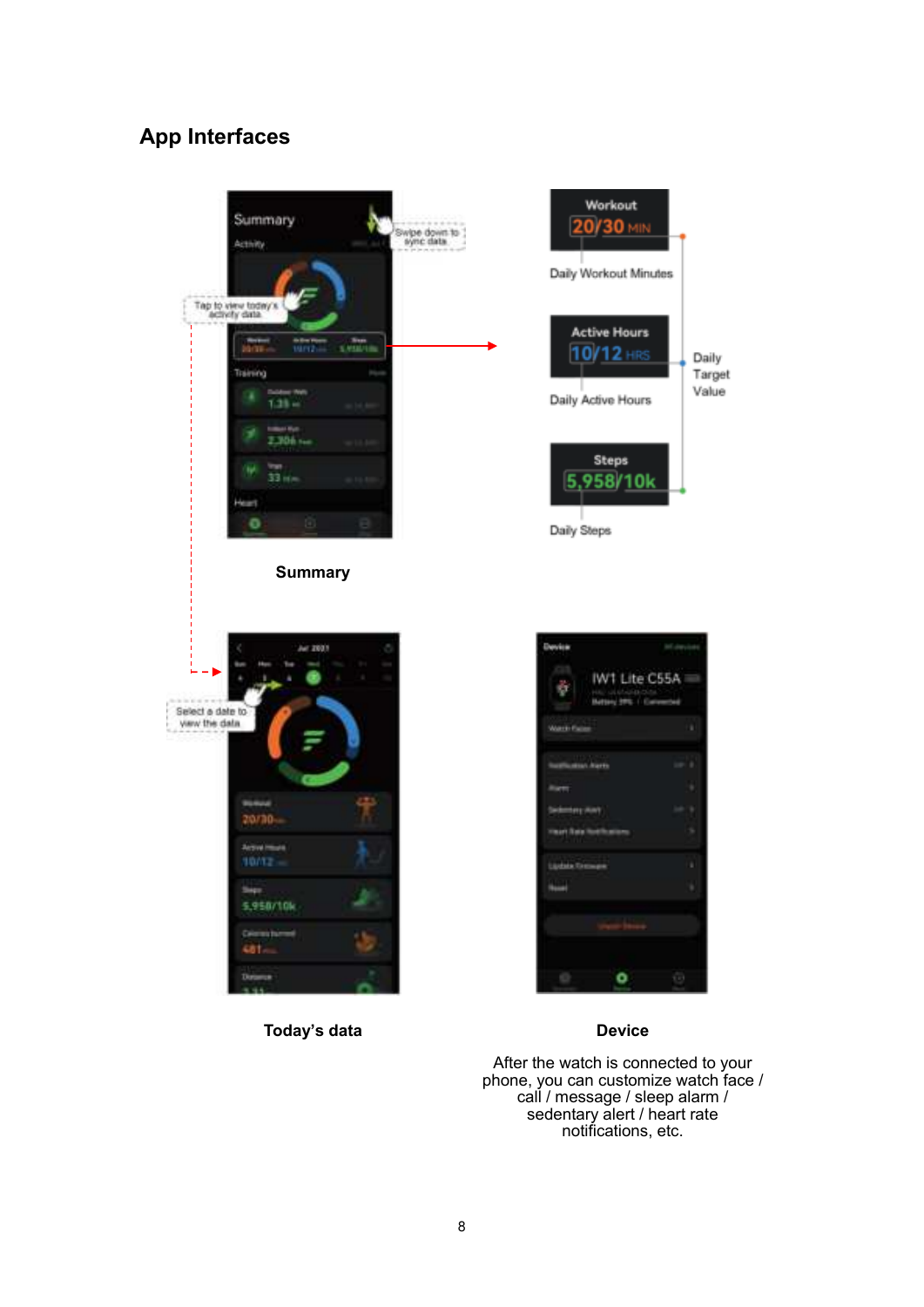## <span id="page-10-0"></span>**Getting to Know Your Watch**

## <span id="page-10-1"></span>**Basic Operation**



**Turn on / off the watch:** Press and hold the function button for 3 seconds.

**Wake a dimmed screen:** Press the function button or turn your wrist towards you.

**Return to the previous interface:** Swipe the screen to the right.

**Return to the home screen:** Press the function button.

## <span id="page-10-2"></span>**Watch Interfaces**

This is a touch screen; swipe the screen to go to different interfaces, and tap to enter the function.

The home screen is the clock. On the clock:

- Swipe up to view daily steps, daily distance, daily calories burned and weekly activity data.
- Swipe down to see notifications.
- Swipe left to the function list, including sports mode, heart rate, sleep, blood oxygen, records, music control, alarm, stopwatch and settings.
- Swipe right to see the quick settings bar (auto heart rate monitor, screen brightness level, do not disturb, find my phone).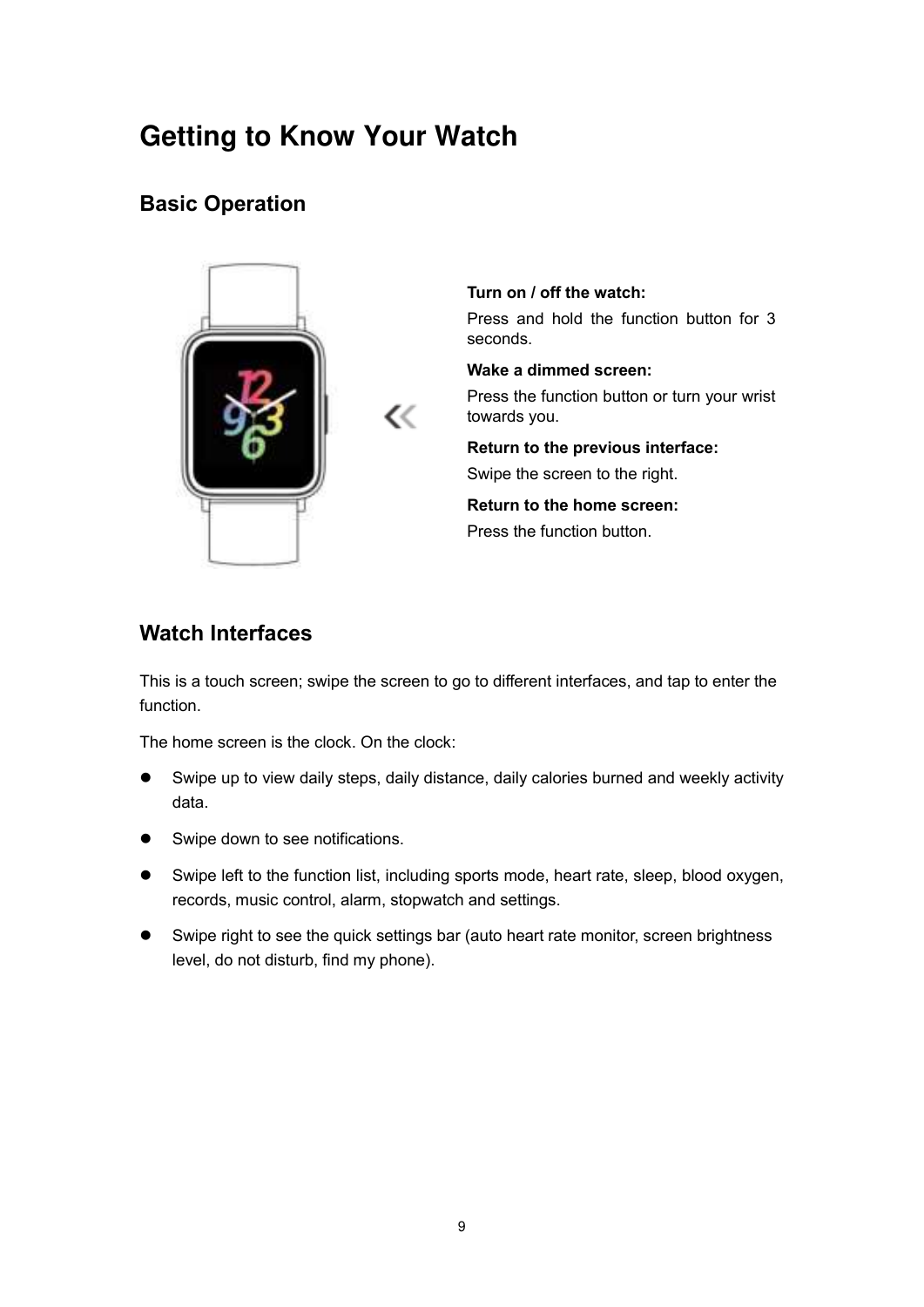



After the watch is paired with your phone, the home screen will display the time and date.

You can customize the home screen by following the steps below:

#### *Method 1 (on the watch):*

- 1. Hold the home screen.
- 2. Swipe the screen to choose a watch face and tap to confirm.

#### *Method 2 (in the app):*

Open the Fitdock app, go to the "Device" page  $\rightarrow$  "Watch Faces". You can select a watch face from "My Dials" or download a watch face from "Gallery".

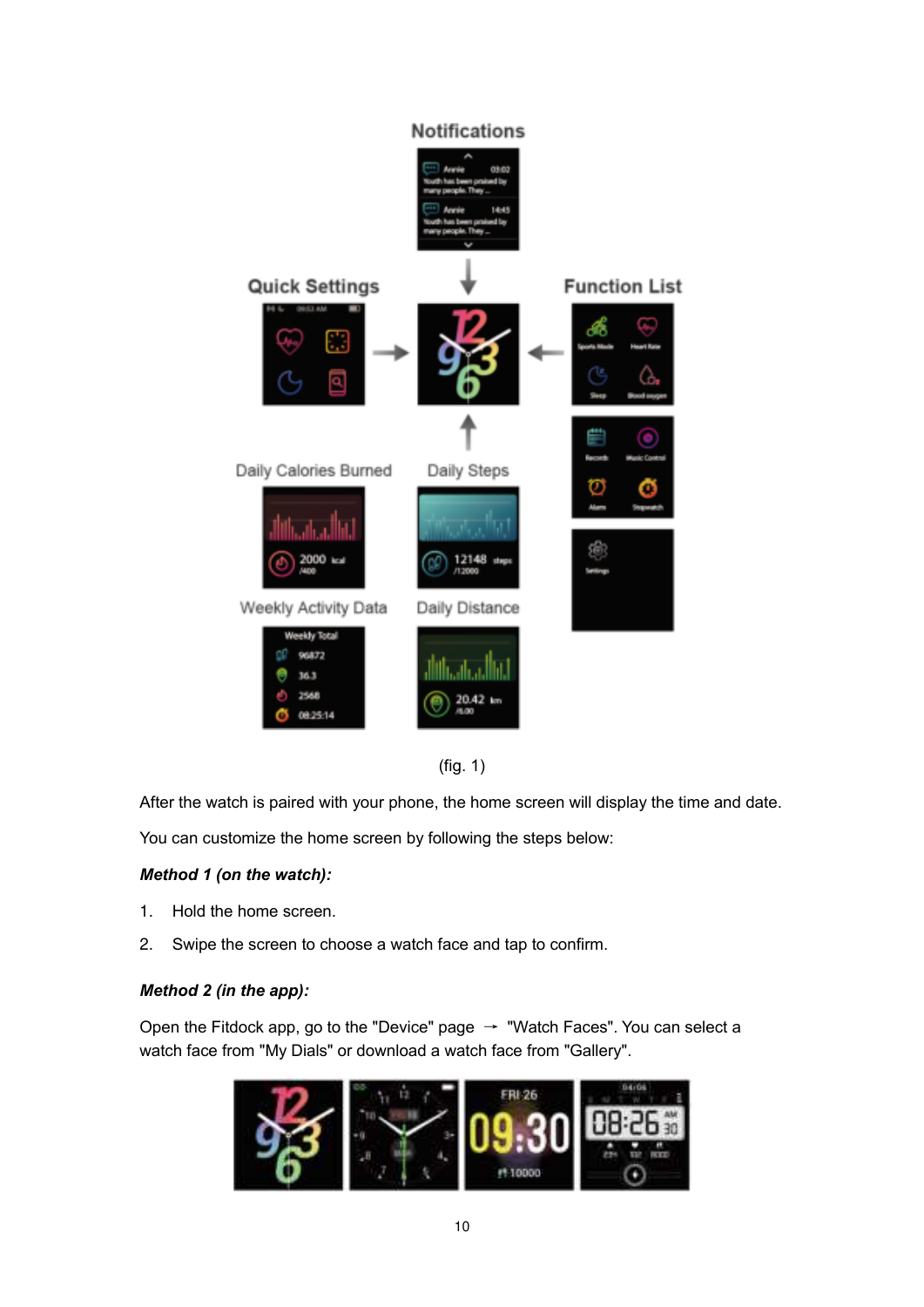# <span id="page-12-0"></span>**Function Introduction**



Tracks your exercise data in up to 8 sports modes. Choose the mode that you want to start on the watch.



Tracks your real-time heart rate automatically and continuously.





Check your daily sleep data. Measure your blood oxygen level.



Records your daily activity data.



Control the music playing of your smartphone.



Set different types of alarms in the app to make the watch vibrate to remind you.



Use the stopwatch to make your exercise more standardized.



Some basic settings and information of the watch.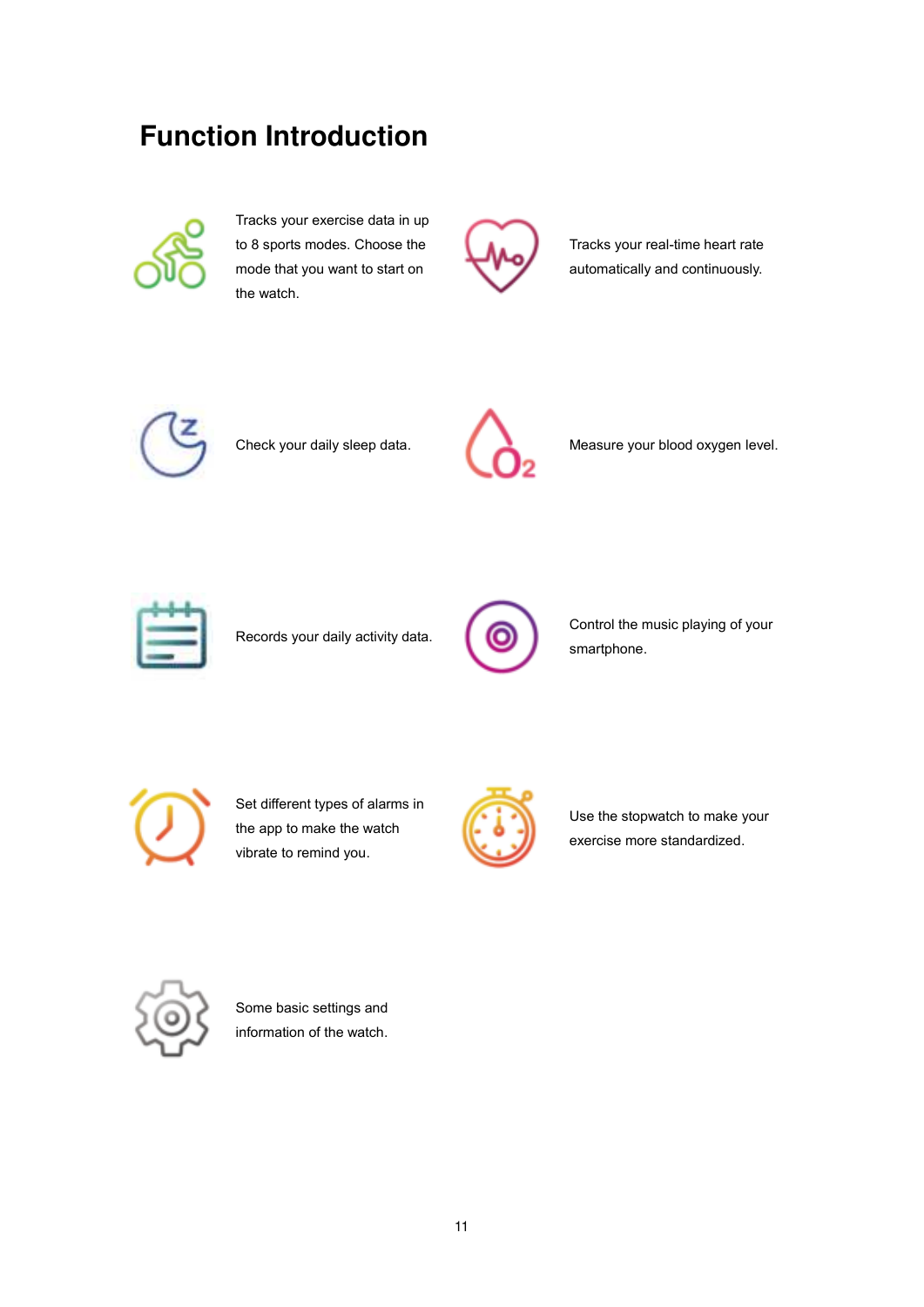## <span id="page-13-0"></span>**1. Tracking Sports**

The watch tracks your exercise data in up to 8 sports modes.

#### *Start a sport*

Tap "Sports Mode"  $\rightarrow$  Swipe the screen to select a sports mode you want to start.

# ÷ **Outdoor Run** Outdoor Wal

### *During sports*

- Swipe the screen left or right to flip through exercise data.
- $\bullet$  Press the function button to pause / resume the sport.
- Swipe the screen to the far left so you can control the music playing on your phone.



#### *End the sport*

Hold the function button and tap  $\blacktriangleright$  to end the sport.

Exercise data is displayed after the exercise has ended. Swipe up the screen to flip through exercise data:



#### **Notes:**

- After ending an exercise, you can view detailed data and graphs in the app (Go to the "Summary" page, swipe down the page to synchronize data, and tap the exercise you just ended).
- Data of exercises less than one minute will not be saved.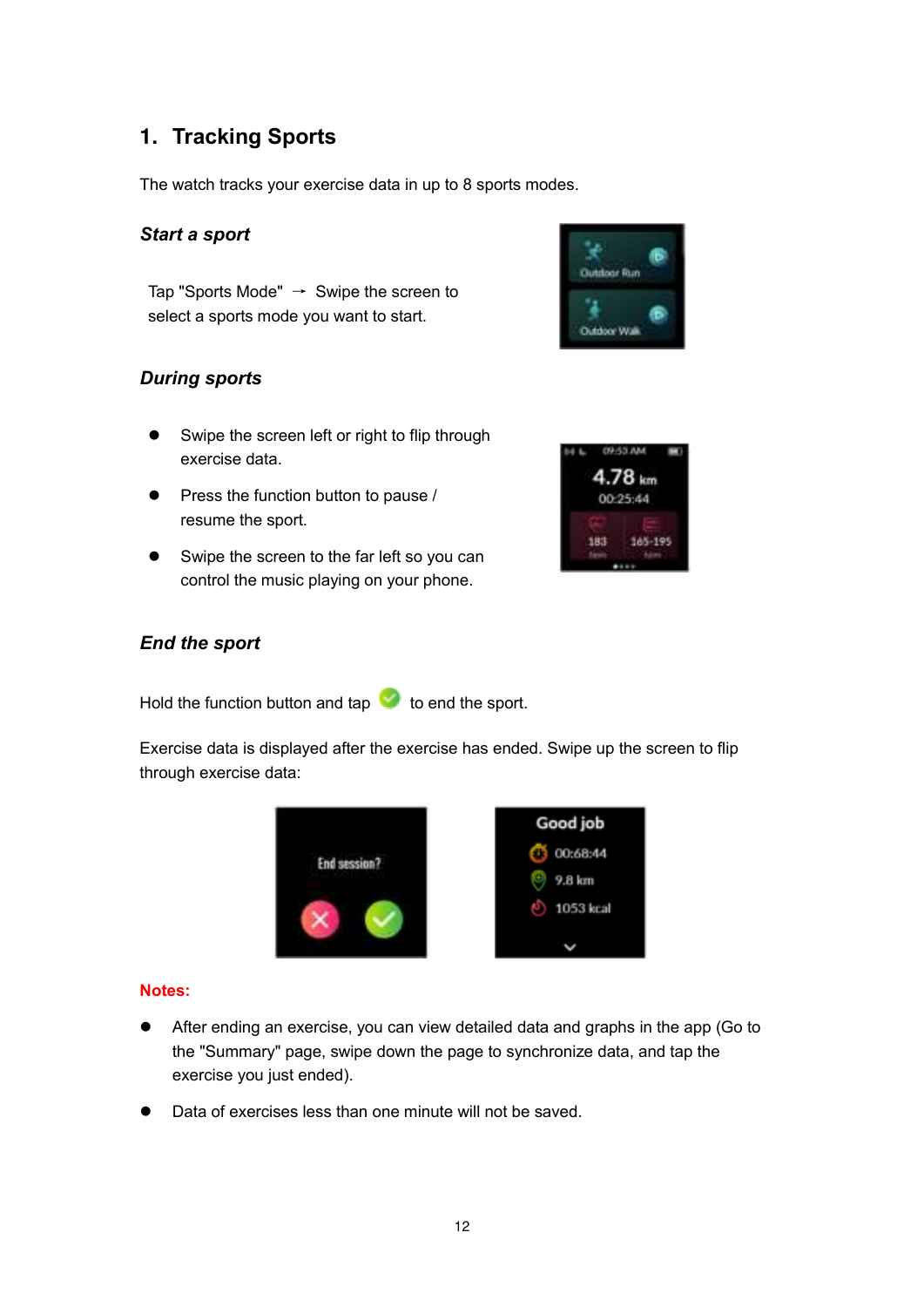## <span id="page-14-0"></span>**2. Monitoring Heart Rate**

Tap  $\bigoplus$  to measure your heart rate. After entering the heart rate interface, the watch tracks your real-time heart rate automatically and continuously. You can view your detailed heart rate data on the watch screen or in the app.



#### **Notes:**

- To monitor your heart rate more accurately, wear the watch two fingers wide below your wrist bone and wear it tighter than usual. In addition, complete your profile in the app.
- If the auto heart rate monitor is disabled on the watch, the watch will not track your heart rate continuously.



**Heart Rate Notifications:** The watch will remind you when you exceed your maximum heart rate while you appear to have been inactive. You can enable or disable heart rate notifications in the app ("Device" page  $\rightarrow$  "Heart Rate Notifications").

## <span id="page-14-1"></span>**3. Tracking Sleep**

The watch automatically tracks your sleep duration and consistency with a comprehensive analysis of sleep quality data. Tap  $\bullet$  in the function list to check your sleep records and improve your routine.



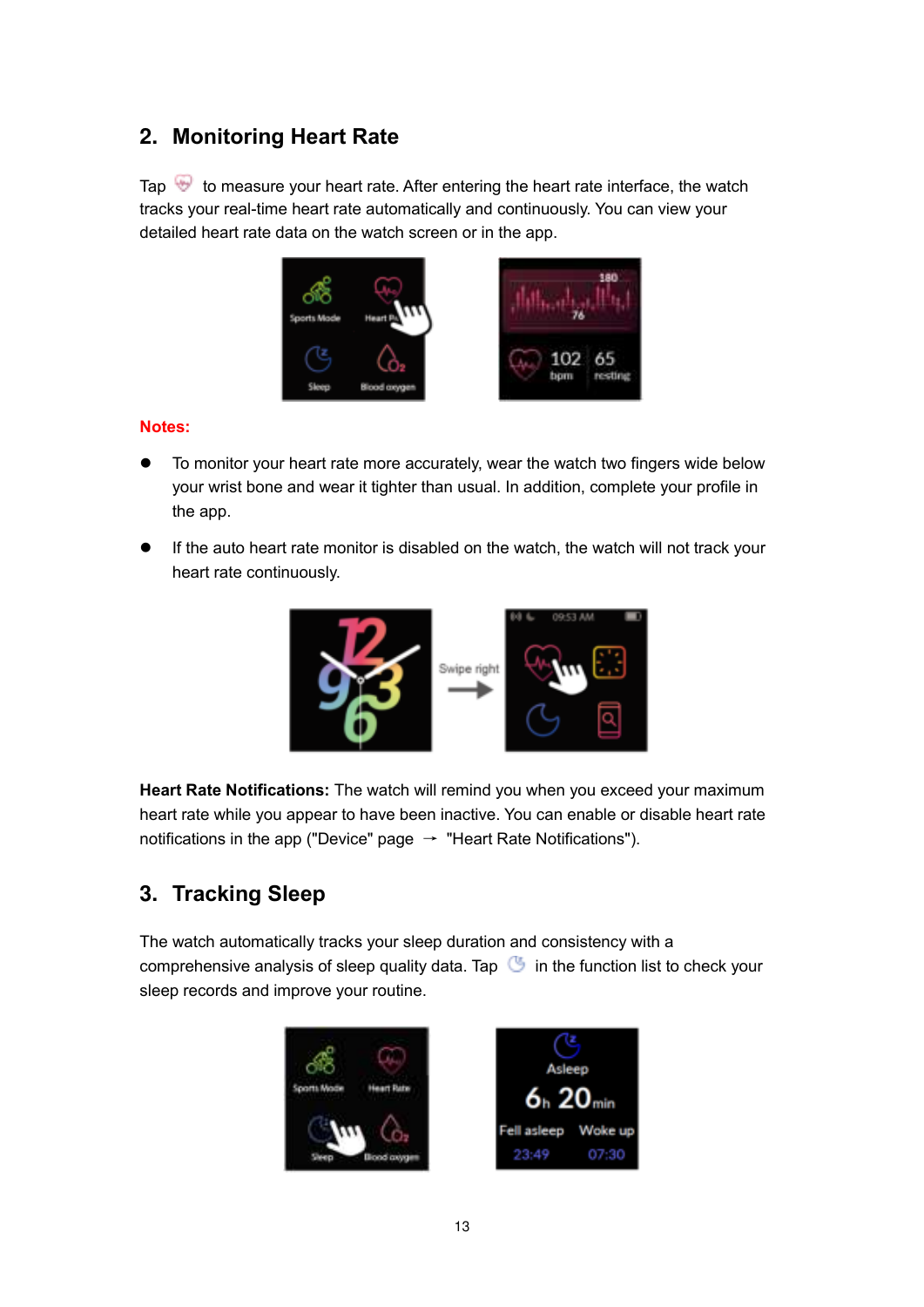## <span id="page-15-0"></span>**4. Measuring Blood Oxygen Level**

Before measuring, wear the watch two fingers below the wrist bone and a bit tighter than usual.

- 1. Tap  $\mathbf{\hat{a}}$  to enter the blood oxygen level detection mode.
- 2. When measuring, keep your arm flush with your chest and the watch screen facing up. Keep your arm still to ensure the accuracy of the data.



## <span id="page-15-1"></span>**5. Setting Alarms**

- 1. Go to the "Device" page in the Fitdock app.
- 2. Tap "Alarm" to enter the alarm setting interface.
- 3. Tap "Add" to add an alarm.
- 4. Set the alarm time and repeat time.
- 5. Tap "Confirm" to save your settings.

You can enable / disable the alarm on your watch (Tap "Alarm" on the watch and then tap  $\overline{w}$  to turn on / off the alarm you set.)



## <span id="page-15-2"></span>**6. Controlling Phone Music**

After the watch is connected to your phone, tap  $\bullet$  on the watch to enter the function and control the music playing on your phone.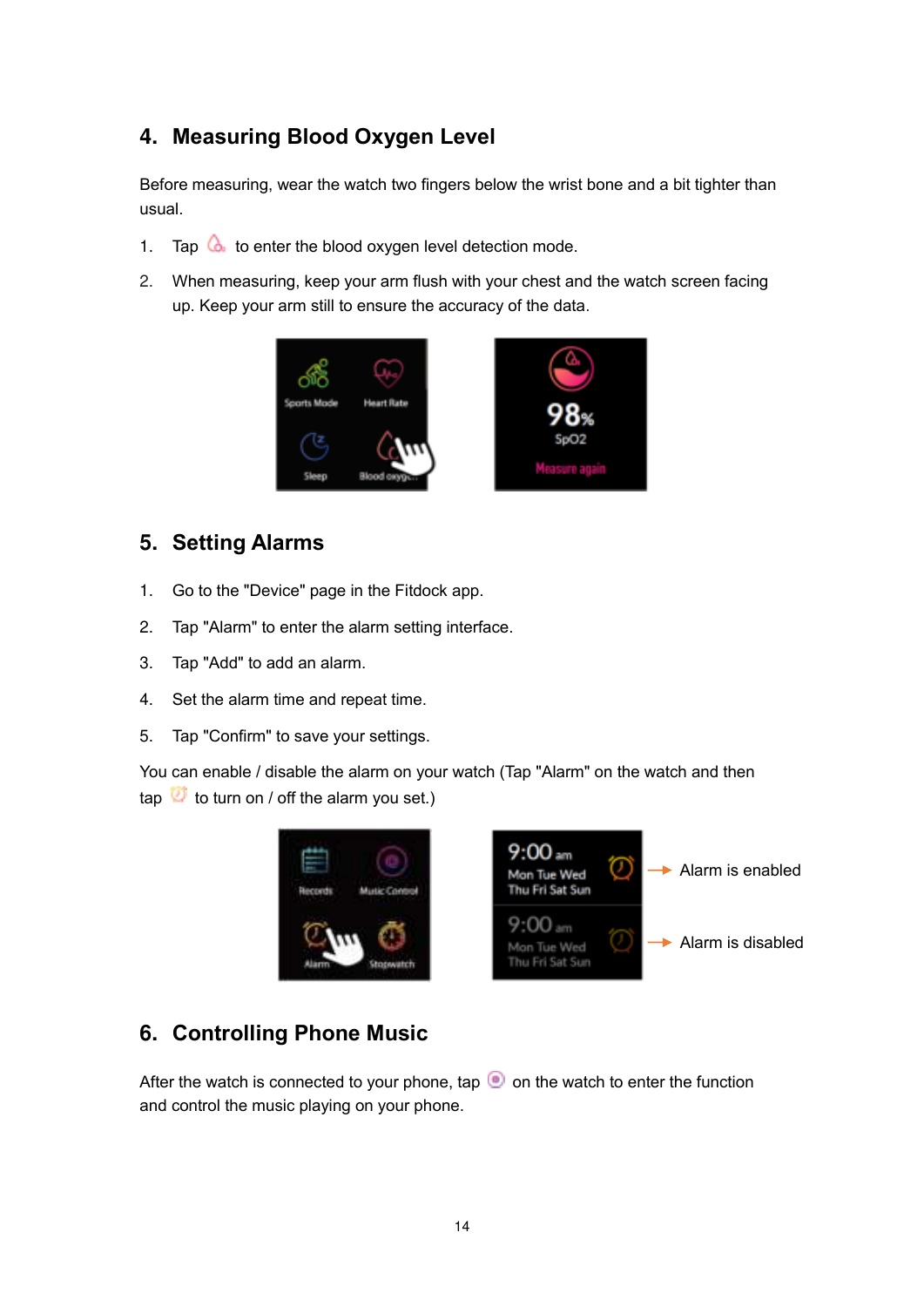

#### **Note:**

You can only control the music player that's running on your phone.

## <span id="page-16-0"></span>**7. More Functions**

### <span id="page-16-1"></span>*7.1 Call Notification*

When there is an incoming call, the watch vibrates to alert you, and the screen displays the caller ID.





Tap on the watch screen to reject the call.

#### **Notes:**

- $\bullet$  Only when "Notification Alerts" is enabled in the app ("Device" page  $\rightarrow$  "Notification Alerts", turn on "Notification Alerts"), will calls be notified.
- When the "Do not disturb" function is enabled on the watch (Quick settings bar  $\rightarrow \mathbb{G}$ ), calls will not be notified on the watch during the do-not-disturb period.

## <span id="page-16-2"></span>*7.2 Message Notification*

When messages (like Facebook, Twitter, and Instagram messages) come in, the watch vibrates to alert you, and the screen displays the message content.

#### <span id="page-16-3"></span>Annie 03:02 Youth has been praised by toph . They b most prec s tim **because** uret as

#### **Notes:**

- $\bullet$  Only when "Notification Alerts" is enabled in the app ("Device" page  $\rightarrow$  "Notification Alerts", turn on "Notification alerts"), will messages be notified.
- $\bullet$  When the "Do not disturb" function is enabled on the watch (Quick settings bar  $\rightarrow \mathbb{G}$ ), messages will not be notified on the watch during the do-not-disturb period.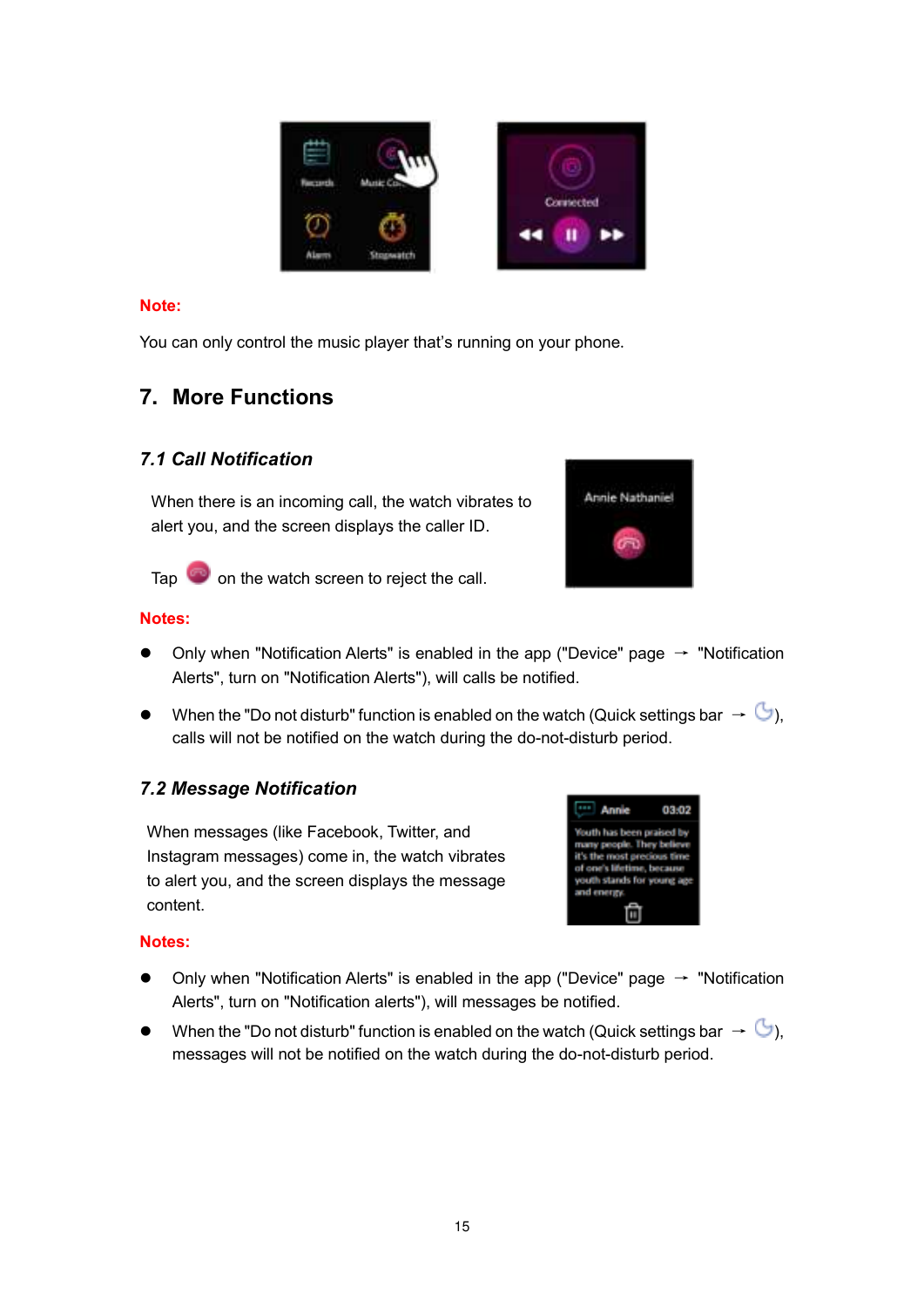### *7.3 Sedentary Reminder*

The watch vibrates to remind you to get up and move around when you have been sitting too long ("Device" page  $\rightarrow$  "Sedentary Alert", enable the movement reminders function and set the remind interval.)

### <span id="page-17-0"></span>*7.4 Find My Phone*

When the watch is connected to your phone, you can use the watch to locate your phone by making your phone vibrate. Tap  $\boxed{9}$  in the quick settings of the watch to use the function.

## <span id="page-17-1"></span>**Basic Specifications**

<span id="page-17-2"></span>Model No.: IW1 Lite Sync: Bluetooth 5.0 Screen: 1.4" TFT LCD Battery Capacity: 180mAh Working Voltage: 5V-500mA Working Temperature: -10℃ to 40℃ Weight: 1.2oz (34g) Waterproof Rating: IP68 Working Time: about 7 days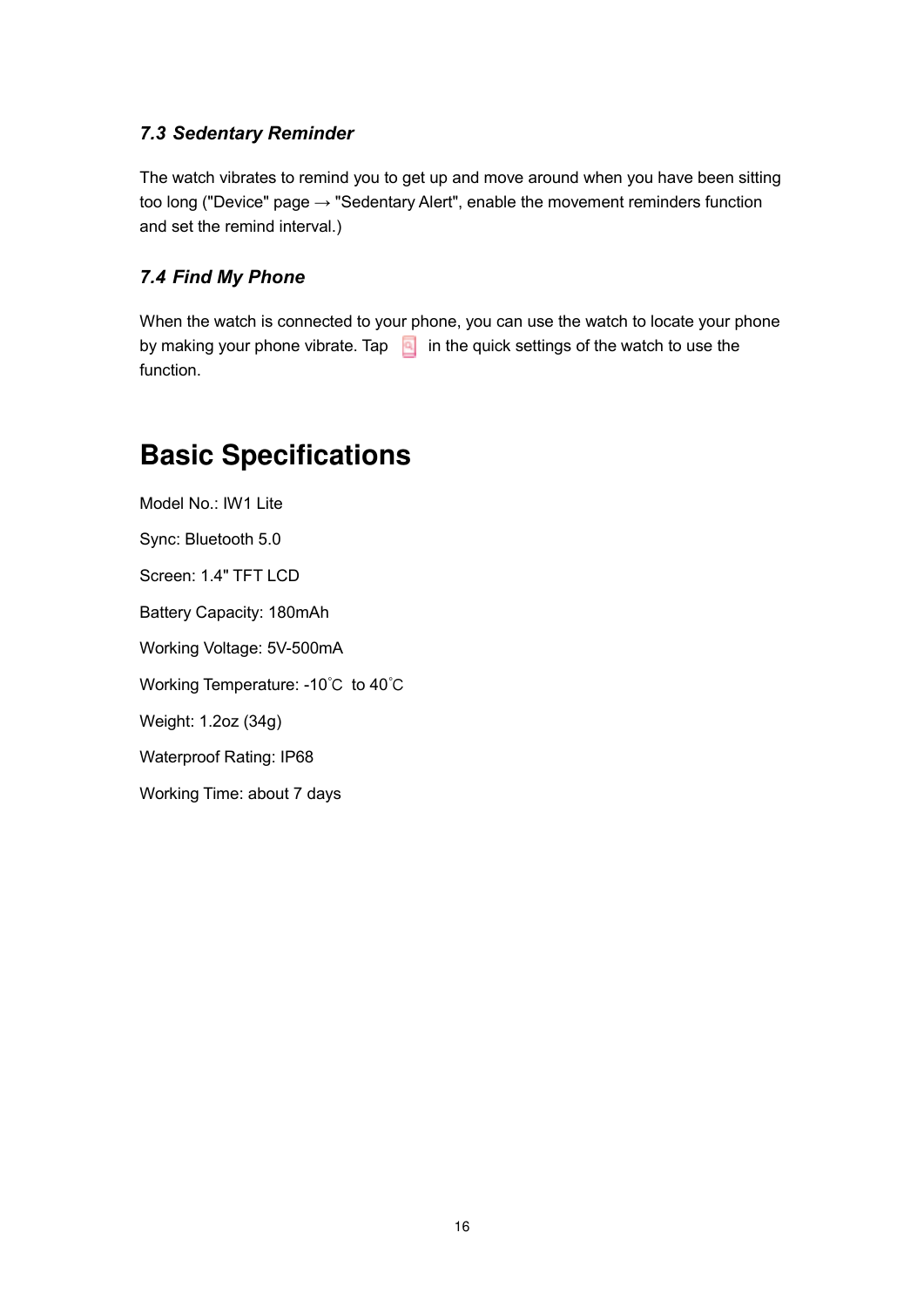# **FAQs**

## **Failure to re-pair the watch with the Fitdock app on your smartphone**

- 1. Swipe the screen of watch to enter settings mode. Tap "Settings"  $\rightarrow$  "System settings"  $\rightarrow$  "Reset". The information on the watch will be reset and the watch will be restarted.
- 2. Use the Fitdock app to scan the QR code displayed on your watch to pair.

*If you still fail to connect the watch to the app, please kindly take the following steps:*

- 1. Make sure your smartphone's Bluetooth is enabled and make sure the watch is not connected to other smartphones.
- 2. Search this device in the app to pair (Go to the "Device" page  $\rightarrow$  "Pair device"  $\rightarrow$  "IW1 Lite").
- 3. Make sure the distance between your smartphone and the watch does not exceed 0.5 meters and keep the watch screen always on when pairing.

## **Occasional failure to connect with Bluetooth**

Reboot your smartphone or restart your smartphone's Bluetooth.

## **Failure to receive SMS / calls notifications**

Calls / SMS notification function works when the watch connects to your smartphone via the app. Please kindly refer to the following tips:

- 1. Go to your smartphone Settings, find the Fitdock app, enable the Location and all Notifications.
- 2. Enable your phone's Bluetooth and go to the Fitdock app to pair the watch.
- 3. Open the app. Go to the "Device" page  $\rightarrow$  "Notification Alerts", turn on "Notification Alerts".
- 4. Make sure the "Do Not Disturb" function is not enabled on the watch.

### **The watch is disconnected from the Fitdock app on your smartphone**

The watch will disconnect from your smartphone in the following cases:

- 1. Smartphone Bluetooth is off or exceeds the Bluetooth connection range (the maximum Bluetooth connection range is 10 meters and can easily be reduced by walls, furniture, etc.)
- 2. The Fitdock app is closed on the phone. (This can occur automatically under certain circumstances.)

*To reconnect the watch to your smartphone, please kindly take the following steps:*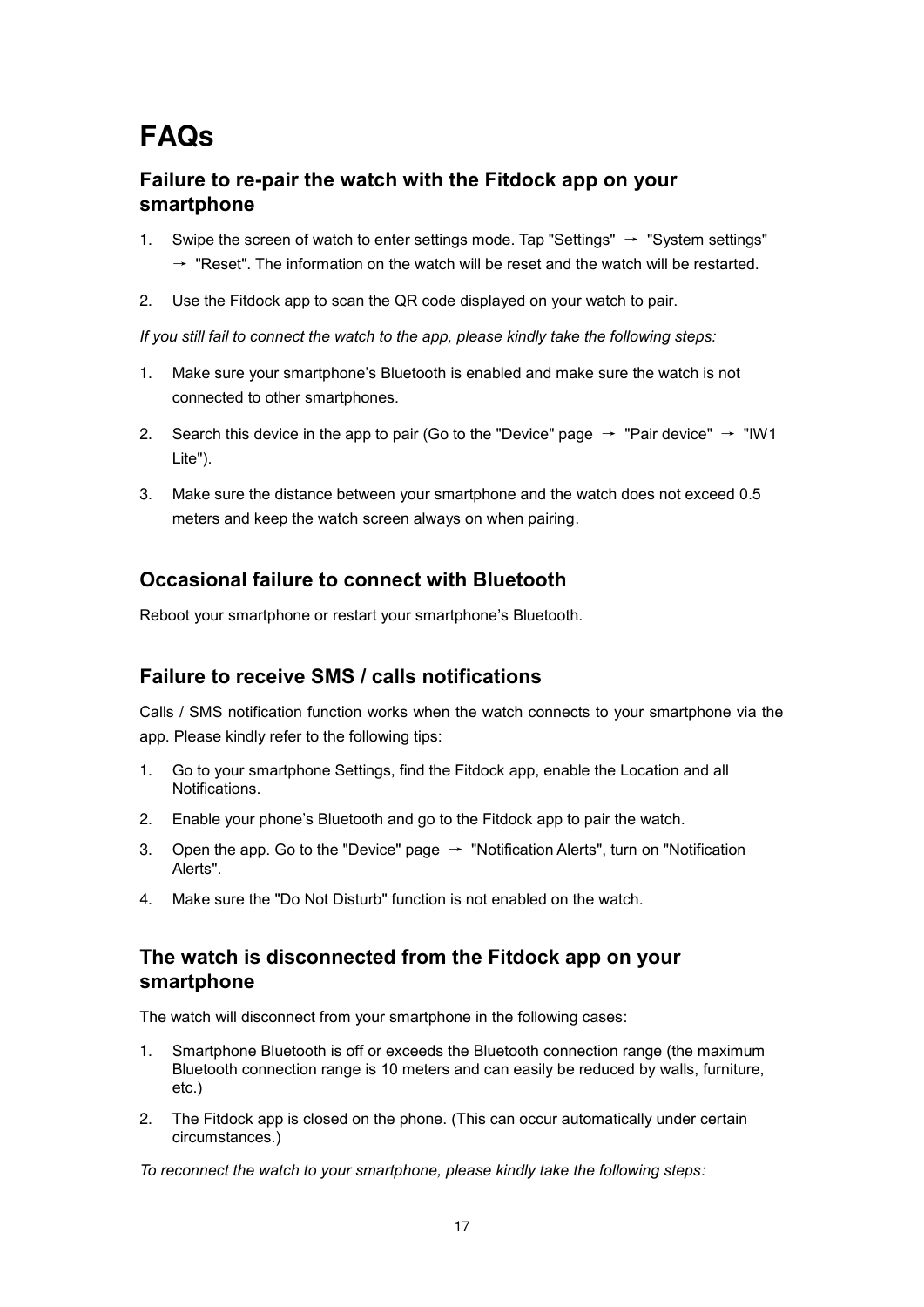- 1. Restart the Bluetooth of your phone.
- 2. Clear all running / background processes on your smartphone and restart the Fitdock app. Then the watch will reconnect to your phone automatically.

## **Blood Oxygen Level Measurement Accuracy**

The Blood oxygen level will be affected by factors such as motion, watch placement on the wrist, skin temperature and skin perfusion. These factors will cause fluctuations in blood oxygen measurements.

For a single measurement on the watch, please wear the watch two fingers below the wrist bone, snug but comfortable on your wrist. When measuring, stay still and make sure your wrist is flat with the watch facing up. If you are sitting, you can rest your arm on a table with the watch facing up.

*The smart watch blood oxygen sensor isn't a medical device and won't be able to diagnose or monitor any medical conditions. If there is a problem with the measurement, we recommend you consult your doctor.*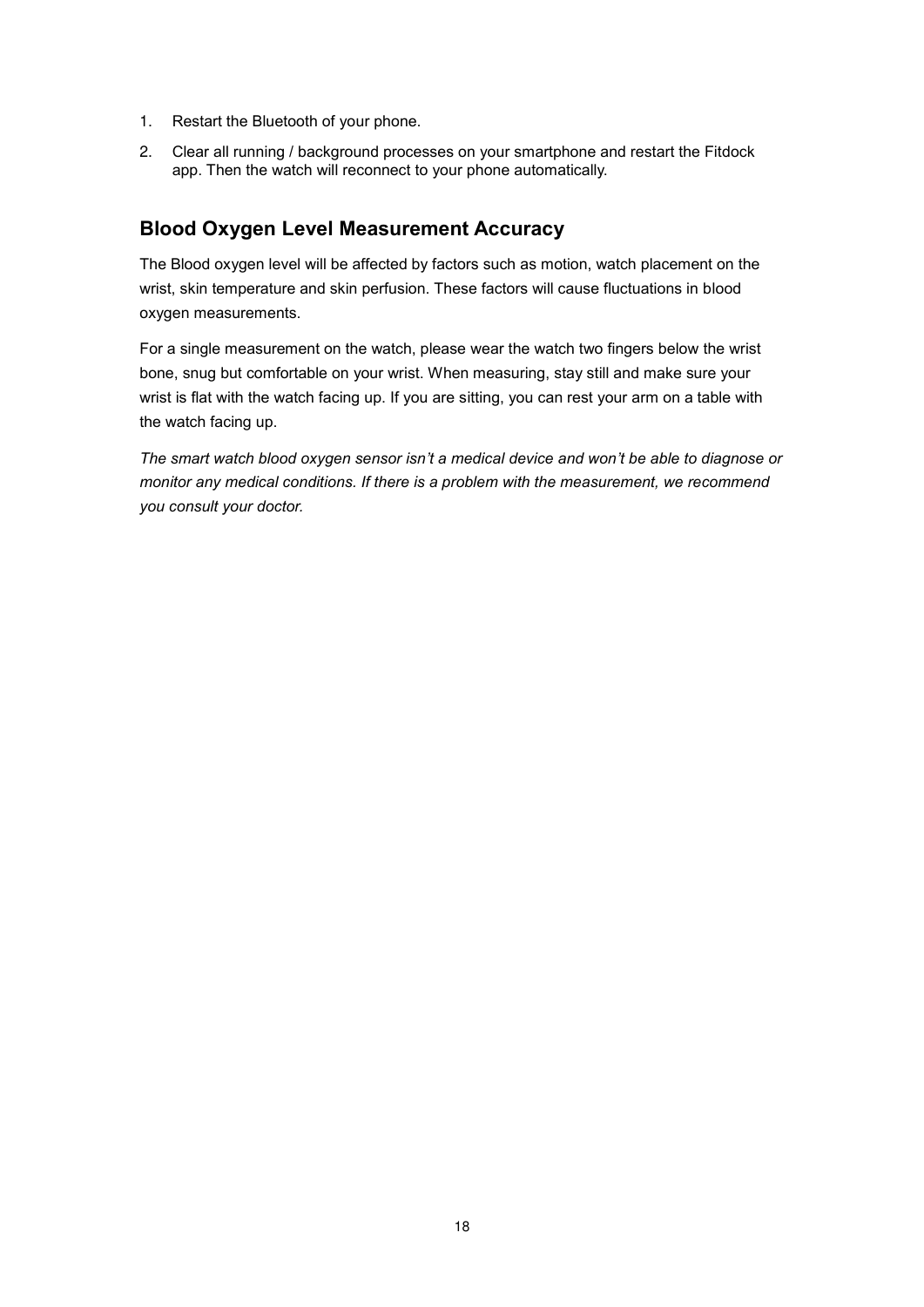# <span id="page-20-0"></span>**Warranty**

We strive to build our products with the highest attention to detail and craftsmanship. However, sometimes there are occurrences of a defect, so we are happy to offer a ONEyear hassle-free warranty on all our devices as we continue to make amazing products. Please contact us if you have any questions about our devices.

## <span id="page-20-1"></span>**Important Safety Instructions**

The device contains electrical equipment that may cause injury if not used properly. For example, prolonged contact may contribute to skin allergies for some users. To reduce irritation, please read the safety guidelines on the following pages to ensure proper use and care.

- Do not expose your device to liquid, moisture, humidity or rain while charging; do not charge your device when it is wet, as this may result in electrical shock and injury.
- Keep your device clean and dry. Do not use abrasive cleaners to clean your device.
- Consult your doctor before use if you have any preexisting conditions that might be affected by using this device.
- Do not wear it too tight. If your device feels hot or warm, or if it causes any skin irritation or other discomforts, please discontinue using your device and consult your doctor.
- $\bullet$  Do not expose your watch to extremely high or low temperatures.
- Do not leave your watch near open flames such as cooking stoves, candles, or fireplaces.
- This product is NOT a toy never allow children or pets to play with this product. Always store the product out of the reach of children. The devices themselves or the many small parts they contain may cause choking if ingested.
- Never try to abuse, crush, open, repair or disassemble this device. Doing so will void the warranty and can result in a safety hazard.
- If any parts of your product require replacement for any reason, including normal wear and tear or breakage, please contact us.
- Do not use your device in a sauna or steam room.
- Dispose of this device, the device's battery and its package in accordance with local regulations.
- Do not check any notifications, GPS, or any information on your device's display while driving or in other situations where distractions could cause injury or hazard.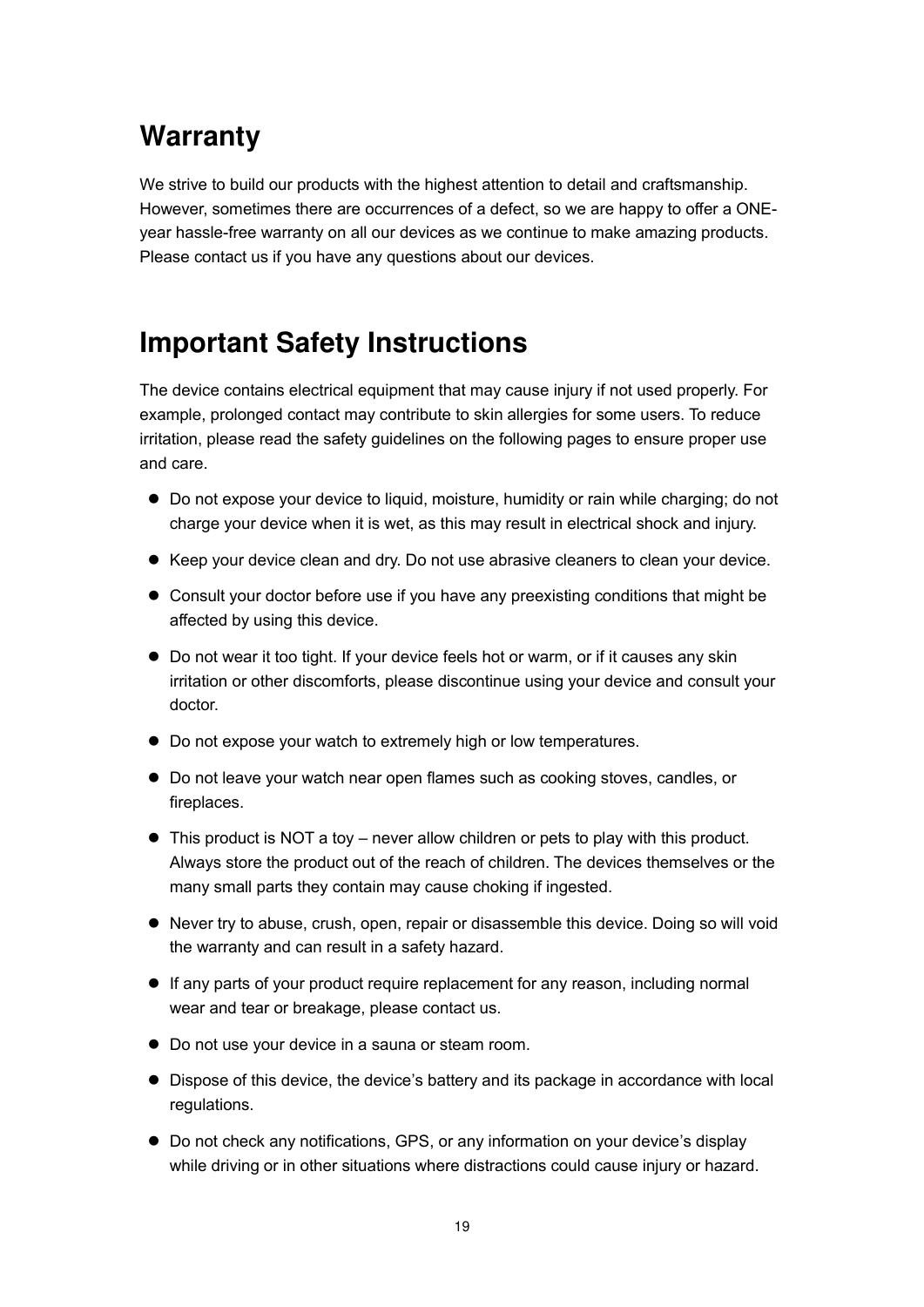Always be aware of your surroundings while exercising.

## **Battery Warnings**

A lithium-ion battery is used in this device. If these guidelines are not followed, batteries may experience a shortened life span or may cause fire, chemical burn, electrolyte leakage, and / or injury.

- Do NOT disassemble, modify, remanufacture, puncture or damage the device or **batteries**
- Do NOT remove or attempt to remove the non-user-replaceable battery.
- Do NOT expose the device or batteries to fire, explosion, or other hazards.

## **Health Warnings**

- If you have a pacemaker or other internal electronic device, consult your physician before using a heart rate monitor.
- The optical wrist heart rate monitor emits green light and flashes occasionally. Consult your physician if you have epilepsy or are sensitive to flashing lights.
- Always consult your physician before beginning or modifying any exercise program.
- The device, accessories, heart rate monitor, blood oxygen level measurement and related data are intended to be used only for general fitness and wellness purposes, not for medical purposes, and are not intended to diagnose, monitor, treat, cure, or prevent any disease or condition.
- The heart rate and blood oxygen level readings are for reference only, and no responsibility is assumed for the consequences of any false readings.
- While the optical wrist heart rate monitor technology typically provides the best estimate of a user's heart rate, there are inherent limitations with the technology that may cause some of the heart rate readings to be inaccurate under certain circumstances, including the user's physical characteristics, fit of the device, and type and intensity of activity.
- The smart watch relies on sensors that track your movements and other metrics. The data and information provided by these devices are intended to be a close estimation of your activity and metrics tracked, but may not be completely accurate, including step, sleep, distance, heart rate, blood oxygen, and calorie data.
- If you have eczema, allergies or asthma, you may be more likely to experience skin irritation or allergies from a wearable device.
- Whether you have the conditions above or not, if you start to experience any discomfort or skin irritation on your wrist, remove your device. If symptoms persist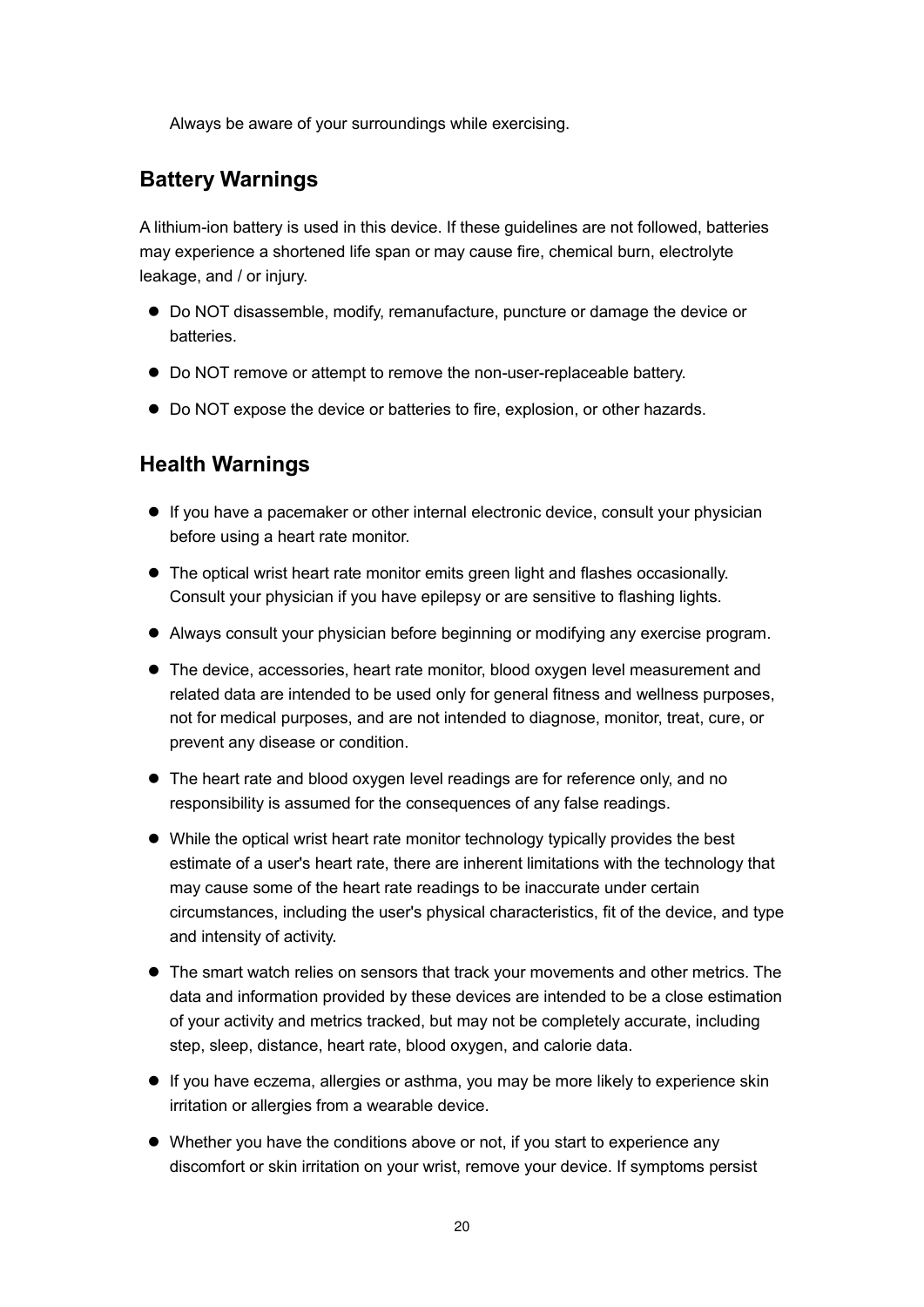longer than 2-3 days of not using your device, contact your doctor.

- If you sweat for more than two hours while wearing your watch, be sure to clean and dry your band and your wrist to avoid skin irritation.
- Prolonged rubbing and pressure may irritate the skin, so give your wrist a break by removing the band for an hour after extended wear.

## **Maintenance**

- Regularly clean your wrist and the smart watch, especially after sweating during exercise or being exposed to substances such as soap or detergent which may adhere to the internal side of the watch.
- Do NOT wash the watch with household cleanser. Please use soapless detergent, rinse thoroughly and wipe with a soft towel or napkin.
- While the watch is water resistant, wearing a wet band is not good for your skin.
- If your bands get wet—for example after sweating or showering—clean and dry them thoroughly before putting them back on your wrist.
- Be sure your skin is dry before you put your bands back on.
- Do not bring your device into contact with any sharp objects, as this could cause scratches and other damage.
- For light-colored arm bands, minimize direct contact with dark-colored clothing, as color transfer can occur.